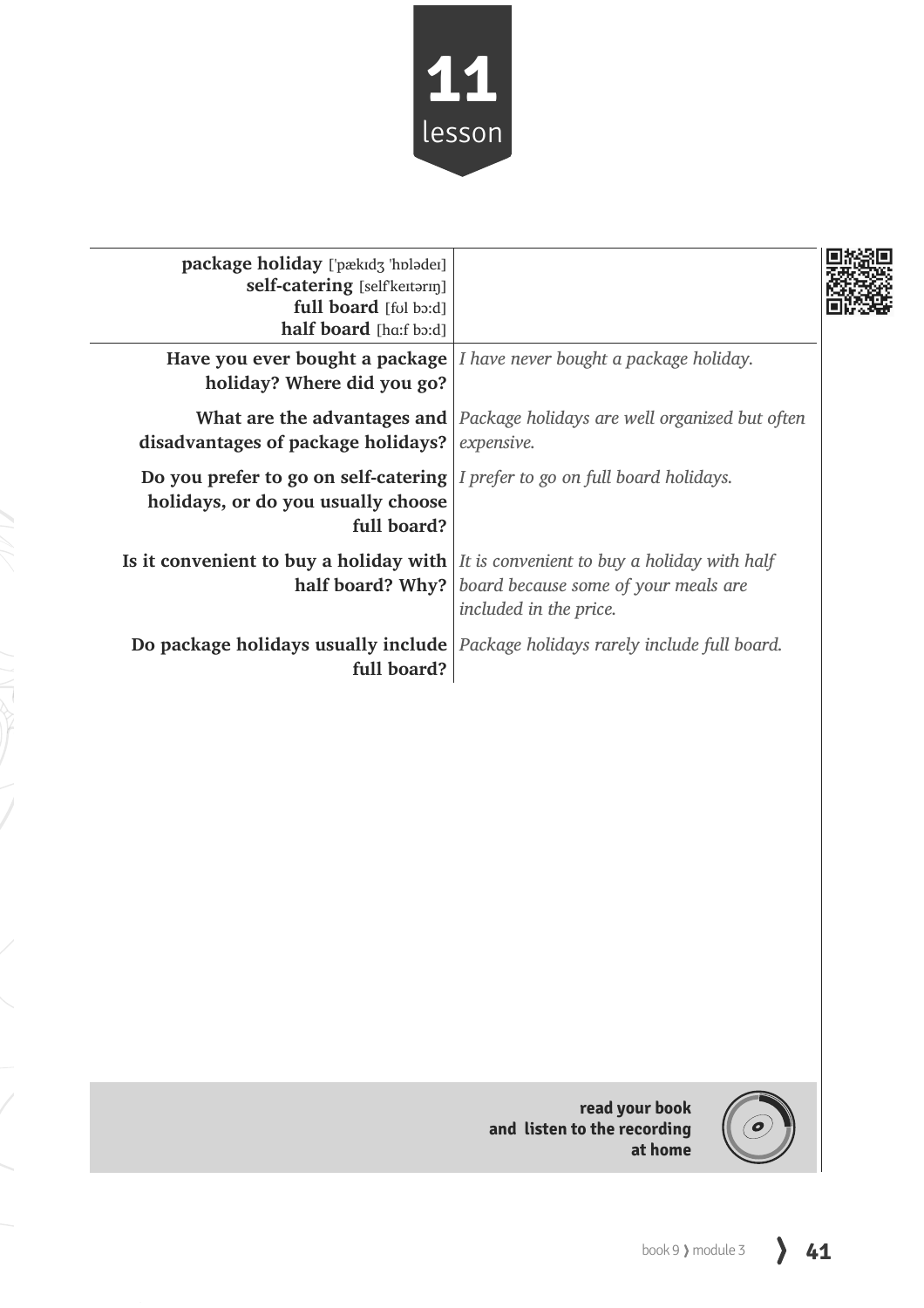

| bed & breakfast<br>guest-house ['gesthaos]<br>$inn$ [m]                                                                                                                                |                                                                                                                                             |
|----------------------------------------------------------------------------------------------------------------------------------------------------------------------------------------|---------------------------------------------------------------------------------------------------------------------------------------------|
| resorts in your country?                                                                                                                                                               | What are the most popular holiday $ Za_k\rangle$ <i>zakopane is the most popular holiday resort</i><br>in my country.                       |
| in your area?                                                                                                                                                                          | Are there any holiday resorts   There are no holiday resorts in my area.                                                                    |
| Have you ever stayed at an inn?   I have never stayed at an inn.                                                                                                                       |                                                                                                                                             |
| Which is more comfortable to stay in: $\vert$ <i>It is more comfortable to stay in an inn.</i><br>an inn or a bed & breakfast?                                                         |                                                                                                                                             |
| breakfast in your home-town?                                                                                                                                                           | Are there any hotels offering bed and There are no hotels offering bed and breakfast<br>in my home-town.                                    |
| If you stayed at a guest-house and were<br>highly dissatisfied with the conditions,<br>would you demand a refund?                                                                      | Yes, if I stayed at a guest-house and was<br>highly dissatisfied with the conditions, I would<br>demand a refund.                           |
| have in order to be popular with<br>tourists?                                                                                                                                          | What facilities should a holiday resort $ $ In order to be popular with tourists, a holiday<br>resort should have a swimming pool or a gym. |
| If you were the owner of a guest-house, $\lfloor \text{If } I \text{ were the owner of a guest house, } I \text{ would}$<br>what would you do to advertise it and<br>attract tourists? | advertise it on TV in order to attract tourists.                                                                                            |
|                                                                                                                                                                                        | holiday resort ['hplader ri'zo:t]                                                                                                           |



**read your book and listen to the recording at homea**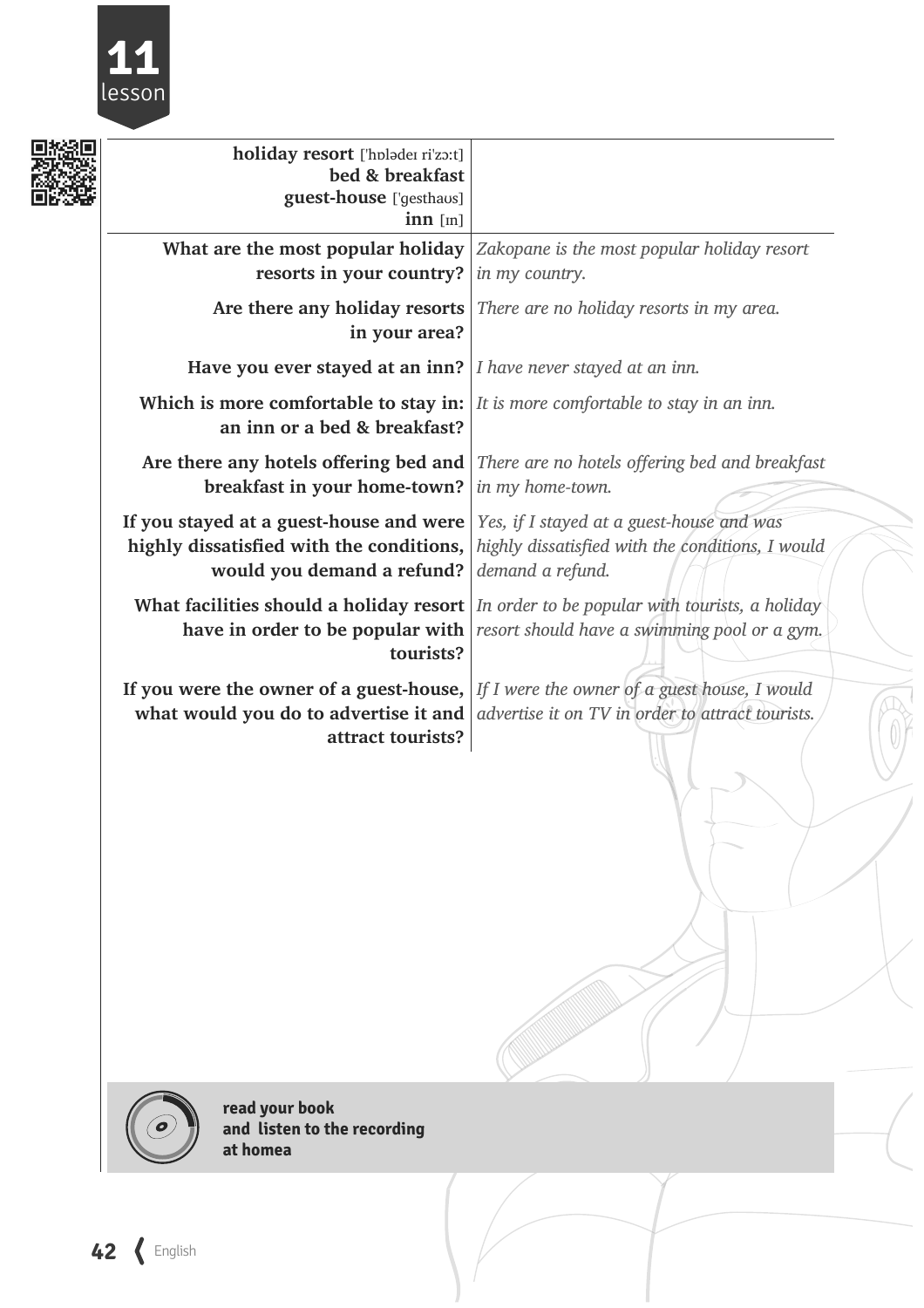

| <b>book</b> [buk]<br>high season ['haɪ 'si:zn]<br>airport tax ['eapo:t tæks]<br>charter ['tʃɑ:tə]<br>yacht [jpt]              |                                                                                                                                                                                             |
|-------------------------------------------------------------------------------------------------------------------------------|---------------------------------------------------------------------------------------------------------------------------------------------------------------------------------------------|
| charter planes?                                                                                                               | <b>On what occasions do people</b> People charter planes when they want to<br>depart at a time arranged by themselves.                                                                      |
| a luxurious holiday on a chartered<br>yacht, would you go?                                                                    | If a complete stranger offered you   If a complete stranger offered me a luxurious<br>holiday on a chartered yacht, I wouldn't go.                                                          |
| but on your arrival the receptionist told<br>you the hotel was full, how would   full, I would demand a refund.<br>you react? | If you had booked a stay at a hotel, If I had booked a stay at a hotel, but on my<br>arrival the receptionist told me the hotel was                                                         |
| Should you book in advance if you want<br>to go on holiday in high season?                                                    | Yes, you should book in advance if you want<br>to go on a holiday in high season.                                                                                                           |
| their clients about airport tax in their<br>holiday offers?                                                                   | <b>Why don't some travel agencies inform</b> Some travel agencies don't inform their clients<br>about airport tax in their holiday offers<br>because they are always included in the price. |
| What does it mean when a plane is<br>overbooked? What usually happens in<br>such situations?                                  | The plane is overbooked when there are<br>more booked tickets than seats on the plane.<br>Usually, some of the passengers are denied<br>boarding the plane in such situations.              |
| Do you prefer to go on holiday in the<br>high season or the off-season? Why?                                                  | I prefer to go on holiday in the off-<br>season because planes and hotels are not<br>overcrowded.                                                                                           |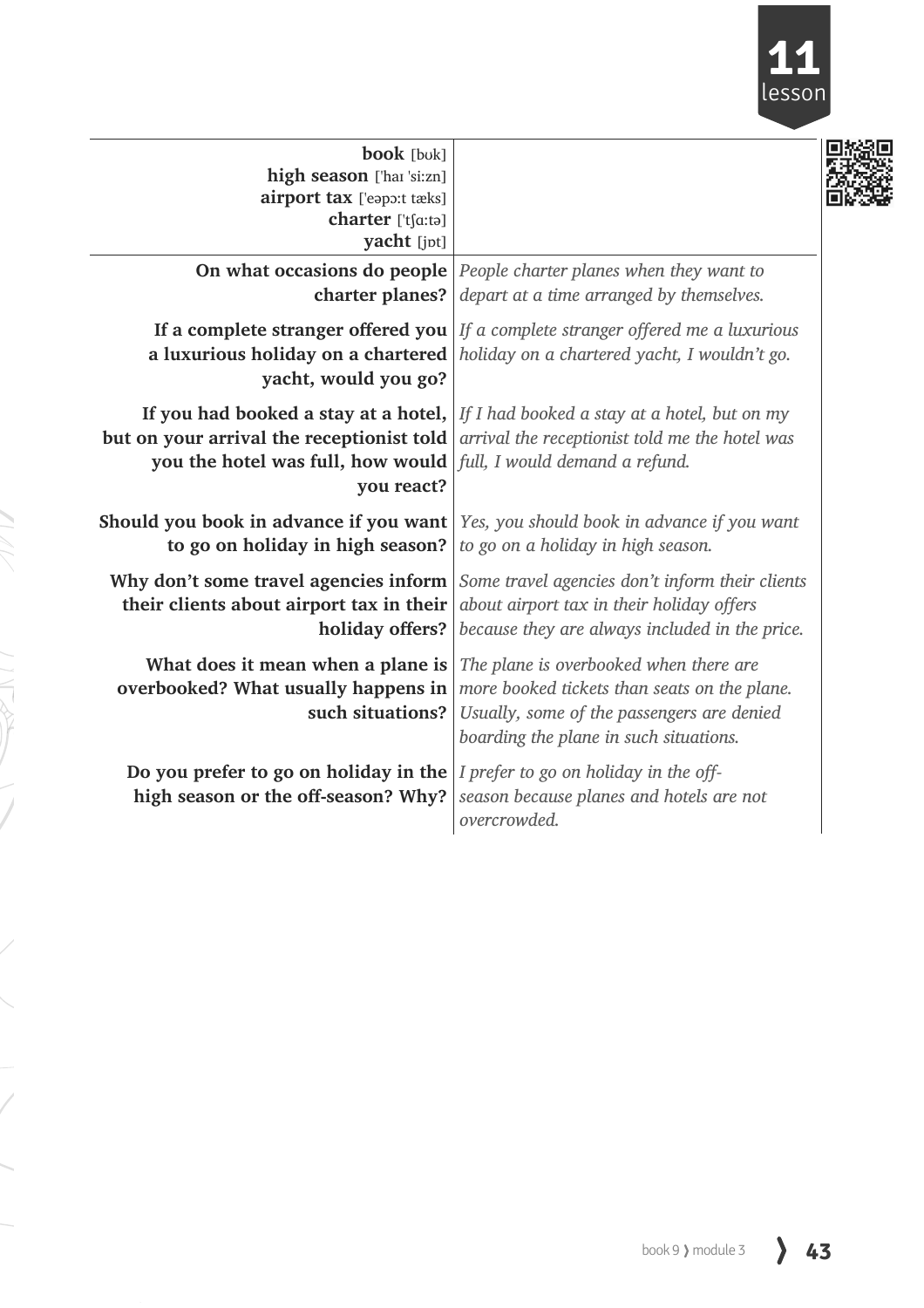

| 口实 | be jet-lagged ['d3etlægd]                                                                                                                                                                                                      |                                                                                                                                                                                                          |
|----|--------------------------------------------------------------------------------------------------------------------------------------------------------------------------------------------------------------------------------|----------------------------------------------------------------------------------------------------------------------------------------------------------------------------------------------------------|
|    | check in [tʃek]<br>off the beaten track ['bi:tn træk]<br>fatigue [fə'ti:g]                                                                                                                                                     |                                                                                                                                                                                                          |
|    | Why is it necessary for you to check in<br>at the reception desk at a hotel?                                                                                                                                                   | It is necessary to check in at the reception<br>desk at hotel to get your room key.                                                                                                                      |
|    | What might be the dangers of spending<br>your holiday off the beaten track?                                                                                                                                                    | You might get lost while spending your holiday<br>off the beaten track.                                                                                                                                  |
|    | Would you prefer to spend your holiday<br>camping somewhere off the beaten<br>track, or would you rather buy<br>a package holiday?                                                                                             | I would rather spend my holiday camping<br>somewhere off the beaten track.                                                                                                                               |
|    | If you wanted to check in for one night<br>at a hotel, and they told you they only<br>had one room available, which you'd<br>have to share with three other people,<br>would you agree or would you look for<br>another hotel? | If I wanted to check in for one night at<br>a hotel, and they told me they only had one<br>room available, which I'd have to share with<br>three other people, I would rather look for<br>another hotel. |
|    | If you wanted to check into a hotel and<br>noticed that the receptionist was under<br>the influence, what would you do?                                                                                                        | If I wanted to check into a hotel and noticed<br>that the receptionist was under the influence,<br>I would report it to the hotel manager.                                                               |
|    | Have you ever been jet-lagged?                                                                                                                                                                                                 | No, I have never been jet-lagged.                                                                                                                                                                        |
|    | What are the symptoms of jet lag?                                                                                                                                                                                              | Sleep disturbance, headaches and fatigue are<br>the symptoms of jet lag.                                                                                                                                 |
|    | a jet-lagged person to get used $\vert$ to get used to the time difference.<br>to the time difference?                                                                                                                         | How much time does it take for $ I$ takes several days for a jet-lagged person                                                                                                                           |
|    |                                                                                                                                                                                                                                |                                                                                                                                                                                                          |



**Do the exercises on the Internet platform!**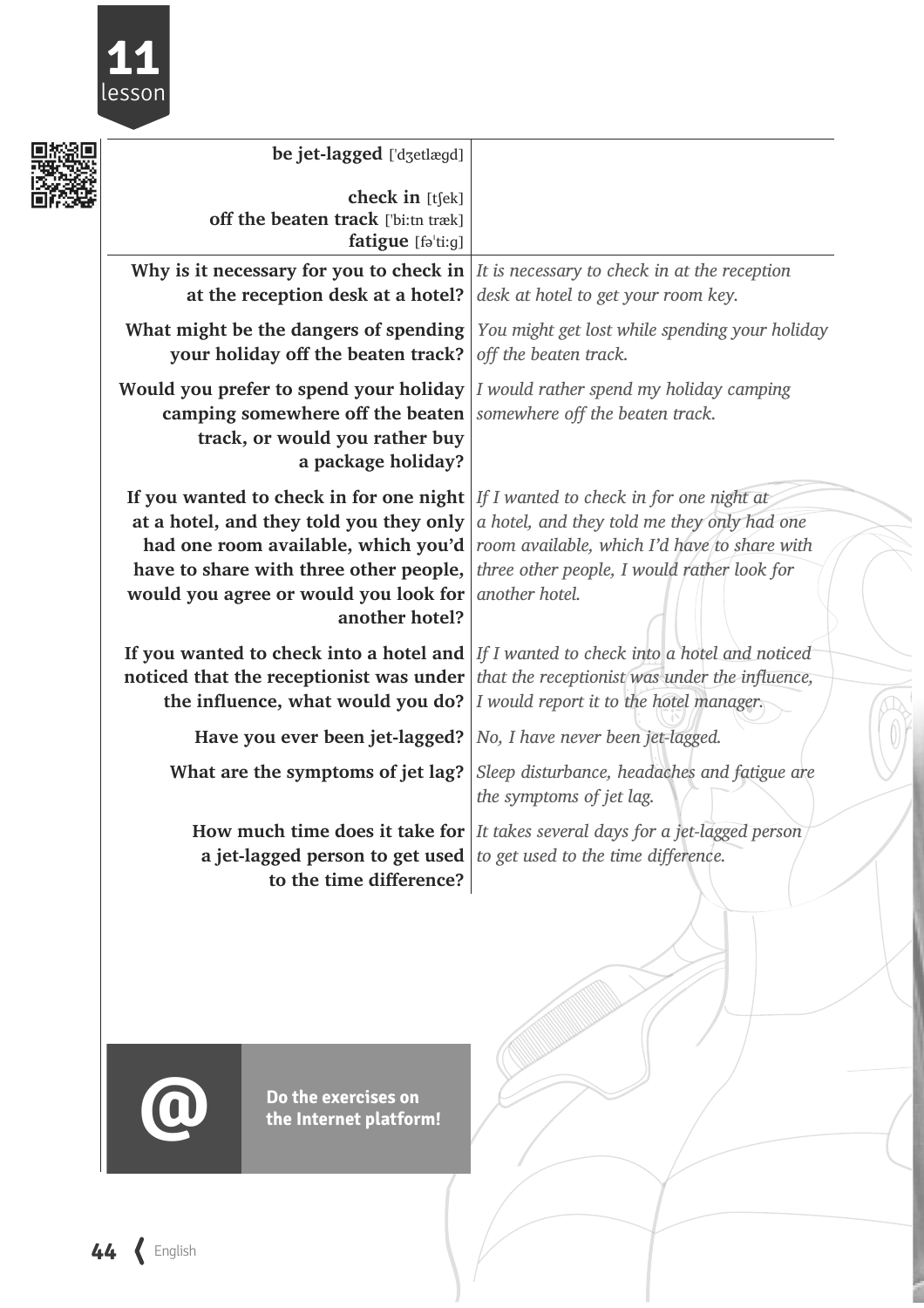## **Reading**

#### **The fallout of flood**

Fifteen inches of water have fallen in the last few days, as violent rainstorms lashed the coastal areas of Queba in the worst downpour of this century. Following the cloudburst, many flood barriers and dykes failed to withstand the pressure of the swirling waters and proved no match for the swollen rivers. These overflowed and caused widespread damage. Bridges collapsed and were swept away, cutting off communications.

As the roaring waters flooded low-level areas, people ran in panic for their lives. Many were seen clinging to trees and rooftops, guarding their possessions and waiting for the waters to subside. Dozens of cars were swept out to sea. Helicopters battled through slashing rain to winch those who were still clinging to buoyant objects to safety and to rescue people from treetops.

There are numerous people who have been isolated in remote areas and helicopters are now ferrying relief goods to them and others in the worst-hit regions.

So far 200 people have been reported dead but a rapidly spreading epidemic is pushing the death toll even higher with fifty new cases daily. Describing the situation as critical, fervent appeals were issued to relief agencies for international help. However, because the airports are flooded, only light planes are able to land, reducing the supply of desperately-needed food and medical aid to a trickle.

coastal ['kaustl] **dyke** [daɪk] **withstand** [wið'stænd] **swell** [swel] **roar** [rɔː] **death toll Ideθ** taull **trickle** ['trɪkl]

# Flood

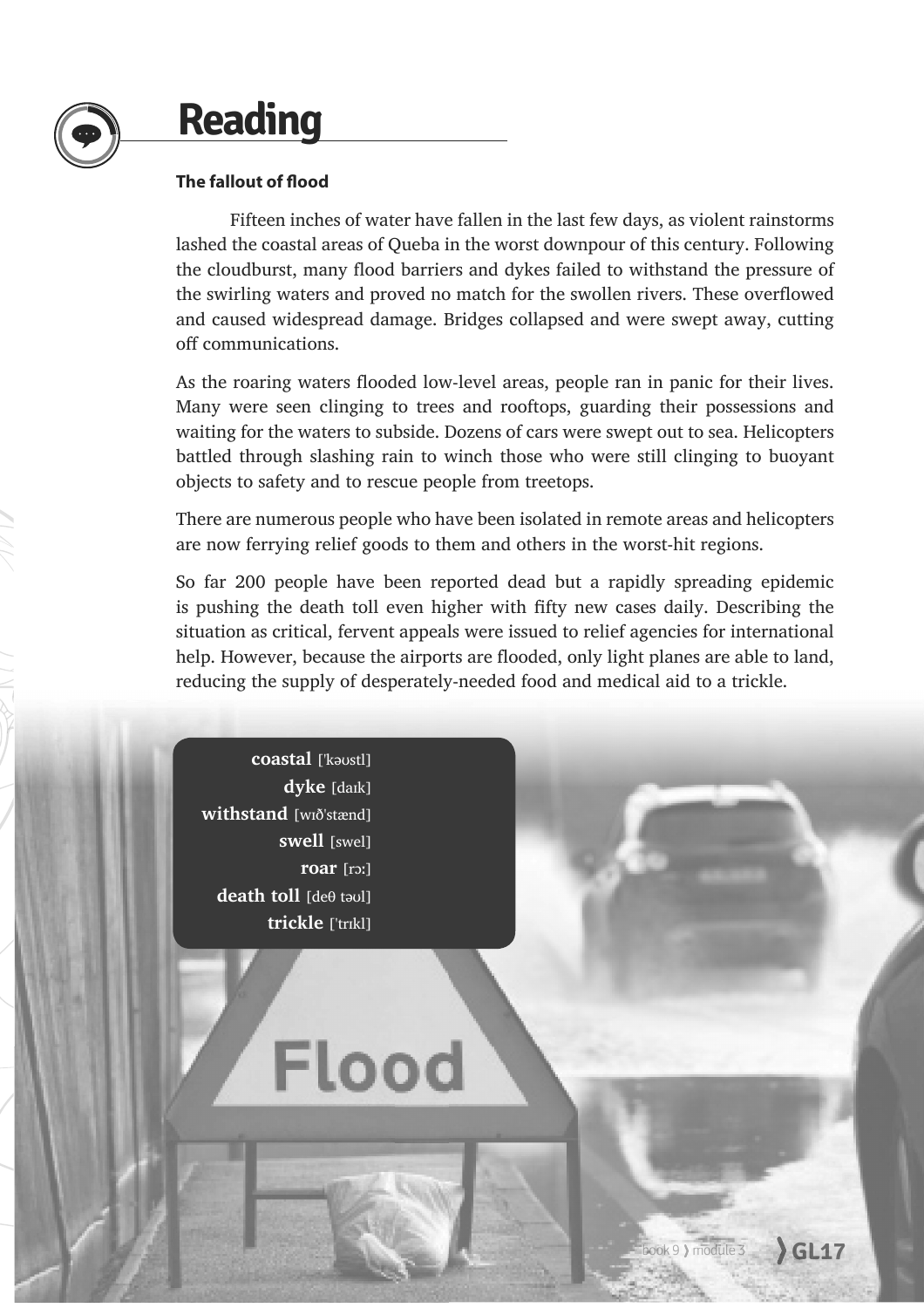

#### **Exercise 1**

#### **Match the word with the definition.**

| 1.  | lash       | heavy rainfall                      |
|-----|------------|-------------------------------------|
| 2.  | downpour   | twist and curl                      |
| 3.  | cloudburst | wall which prevents flooding        |
| 4.  | dyke       | pull up using a lifting mechanism   |
| 5.  | swirl      | come down hard, hit                 |
| 6.  | overflow   | floating                            |
| 7.  | cling      | hold tightly                        |
| 8.  | subside    | settle, return to normal level      |
| 9.  | slash      | transport goods                     |
| 10. | winch      | emotional, hopeful                  |
| 11. | ferry      | thin flow of liquid                 |
| 12. | fervent    | sudden and heavy rainfall           |
| 13. | trickle    | flood, spread beyond the usual area |
| 14. | buoyant    | strike violently                    |



#### **Exercise 2**

#### **Answer the questions.**

- 1. What caused the flooding?
- 2. How did people react to the disaster?
- 3. What caused the food shortage?
- 4. In what kind of cases were the helicopters used?
- 5. Why do outbreaks of disease often accompany disasters such as floods?
- 6. What makes the rescue operation difficult?
- 7. Discuss the following statement: 'Rain a blessing for some, a disaster for others.'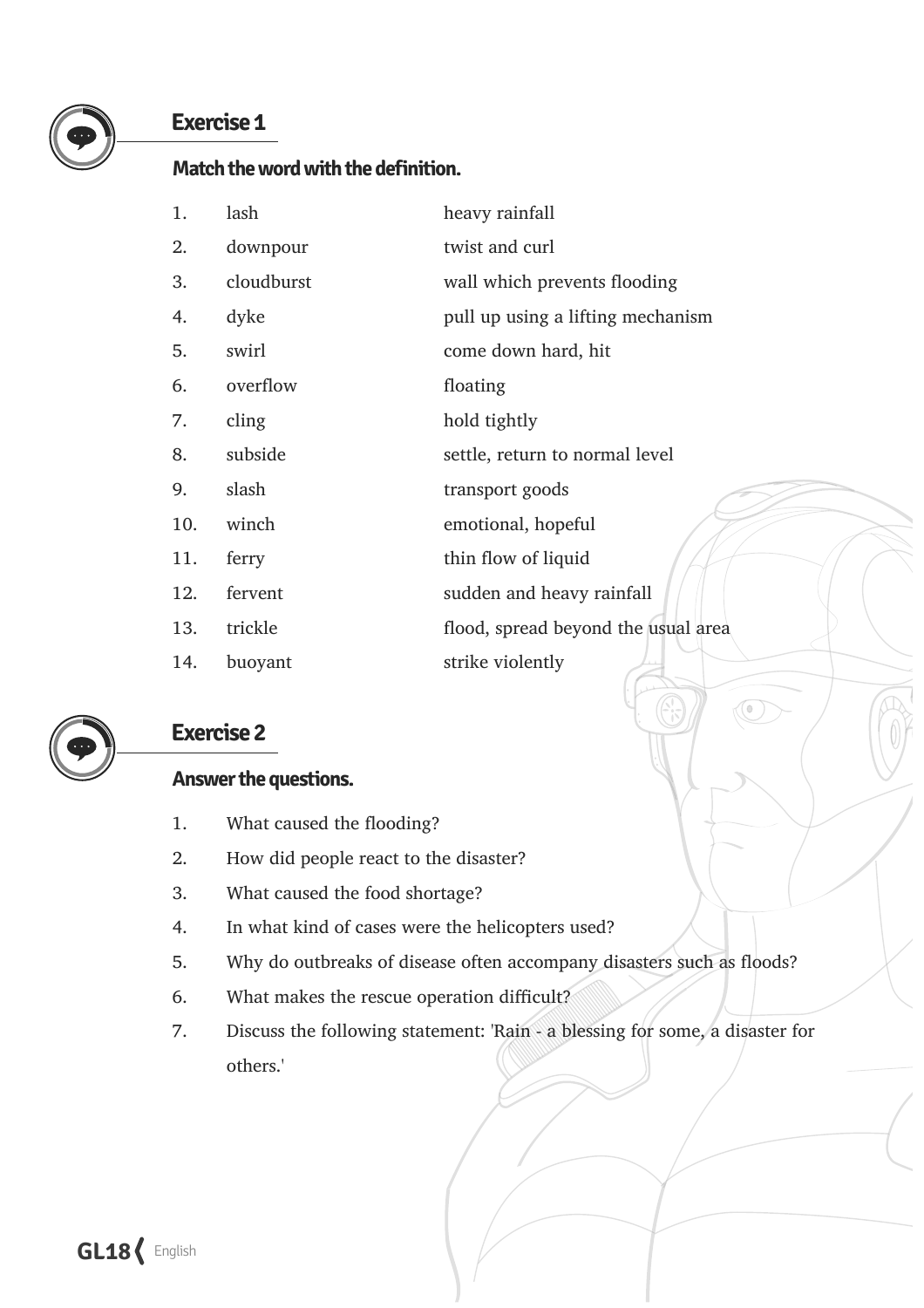

#### **Exercise 3**

#### **Decide if the sentences are true [T] or false [F].**

- 1. The rainstorms described have been the worst in that century.  $[T / F]$
- 2. There was too much water for the barriers and dykes to hold.  $[T / F]$
- 3. It was often impossible to get from one river bank to the other.  $[T / F]$
- 4. One had to be quick if one did not want to drown.  $[T / F]$
- 5. People left everything they had in order to save their lives.  $[T / F]$
- 6. Over a thousand people fell into the river and drowned.  $[T / F]$
- 7. Helicopters had an easy job of rescuing people.  $[T / F]$
- 8. The rainstorms have affected the supply of foodstuffs.  $[T / F]$
- 9. Ferries were being used to reach isolated areas.  $[T / F]$
- 10. The lives of 50 people are claimed every day.  $[T / F]$
- 11. Food distribution centres provide food to all areas.  $[T / F]$

## **Exercise 4**

#### **Match the words to build a phrase.**

| 1.  | buoyant      | appeals    |
|-----|--------------|------------|
| 2.  | cooking      | areas      |
| 3.  | distribution | barriers   |
| 4.  | fervent      | centres    |
| 5.  | flood        | damage     |
| 6.  | remote       | facilities |
| 7.  | slashing     | objects    |
| 8.  | swirling     | rain       |
| 9.  | swollen      | rainstorms |
| 10. | violent      | rivers     |
| 11. | widespread   | waters     |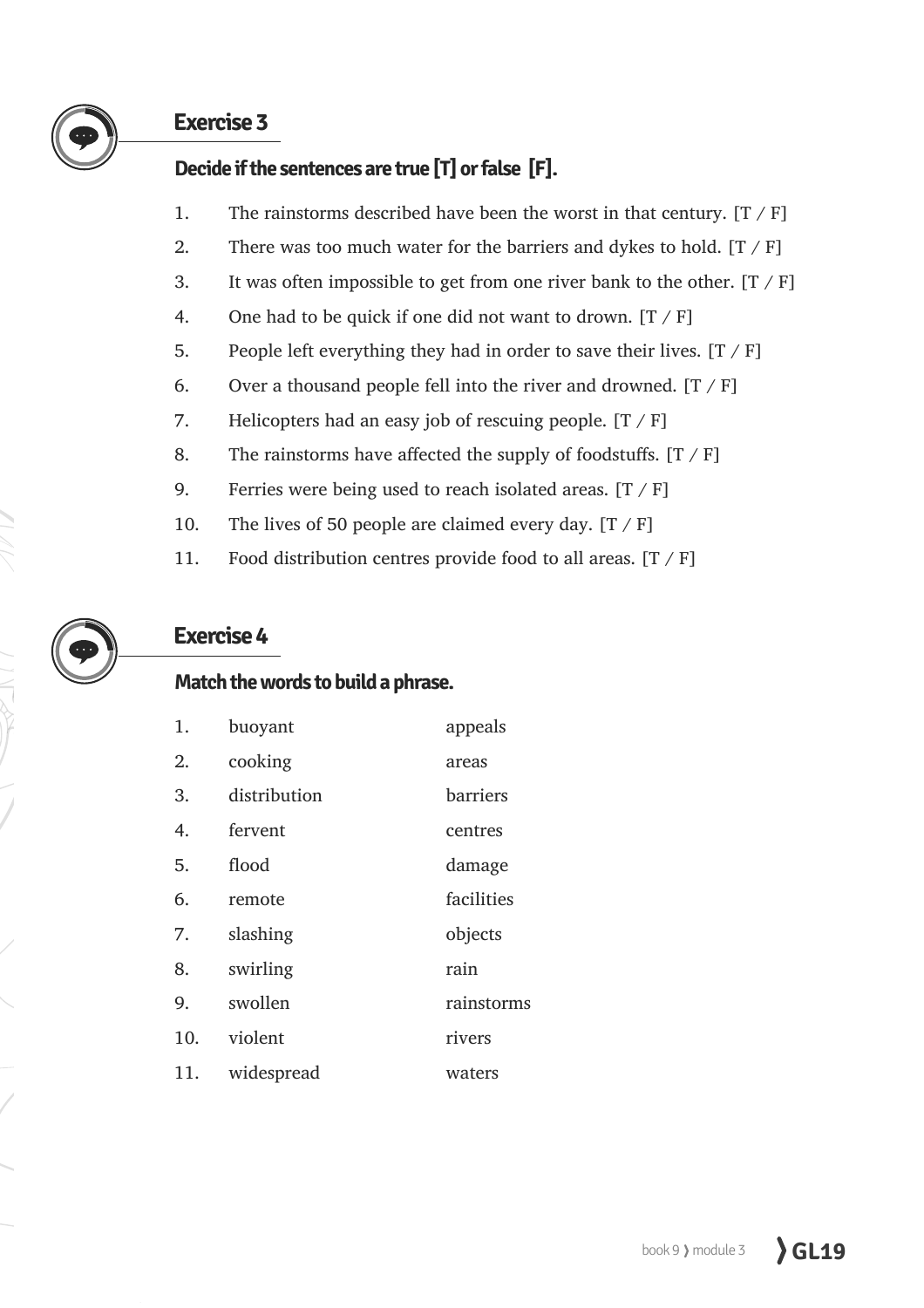# **Grammar and lexical part**

## **Exercise 1**

abc

#### **Choose the conditional sentence which best describes the situation.**

- 1. I wasn't hungry. I didn't eat a banana.
	- a) If I was hungry, I would eat a banana.
	- b) If I had been hungry, I would have eaten a banana.
	- c) If I would have been hungry, I ate a banana.
- 2. I didn't know Alan was in the city. I didn't call him. a) If I had known Alan was in the city, I would have called him. b) I had called Alan if I had known he was in the city. c) I would have called Alan if I have known he was in the city.
- 3. I didn't know watching this film was important for our research. I didn't watch it.
	- a) If I knew this film was important, I had watched it.
	- b) If I would have known this film was important, I had watched it.
	- c) If I had known this film was important, I would have watched it.
- 4. I walked home from the party. Tom was drunk and couldn't drive. a) I hadn't walked home from the party if Tom wasn't too drunk to drive. b) I wouldn't have walked home from the party if Tom hadn't been too drunk to drive.

c) I wouldn't had walked home from the party if Tom hadn't been too drunk to drive.

5. I went to the store. It was closed. It opened at 6pm. a) If I had known the store opened at 6pm, I wouldn't have gone. b) If I knew the store would have opened at 6pm, I wouldn't have gone. c) I wouldn't have gone to the store if I know it had closed at 6pm.